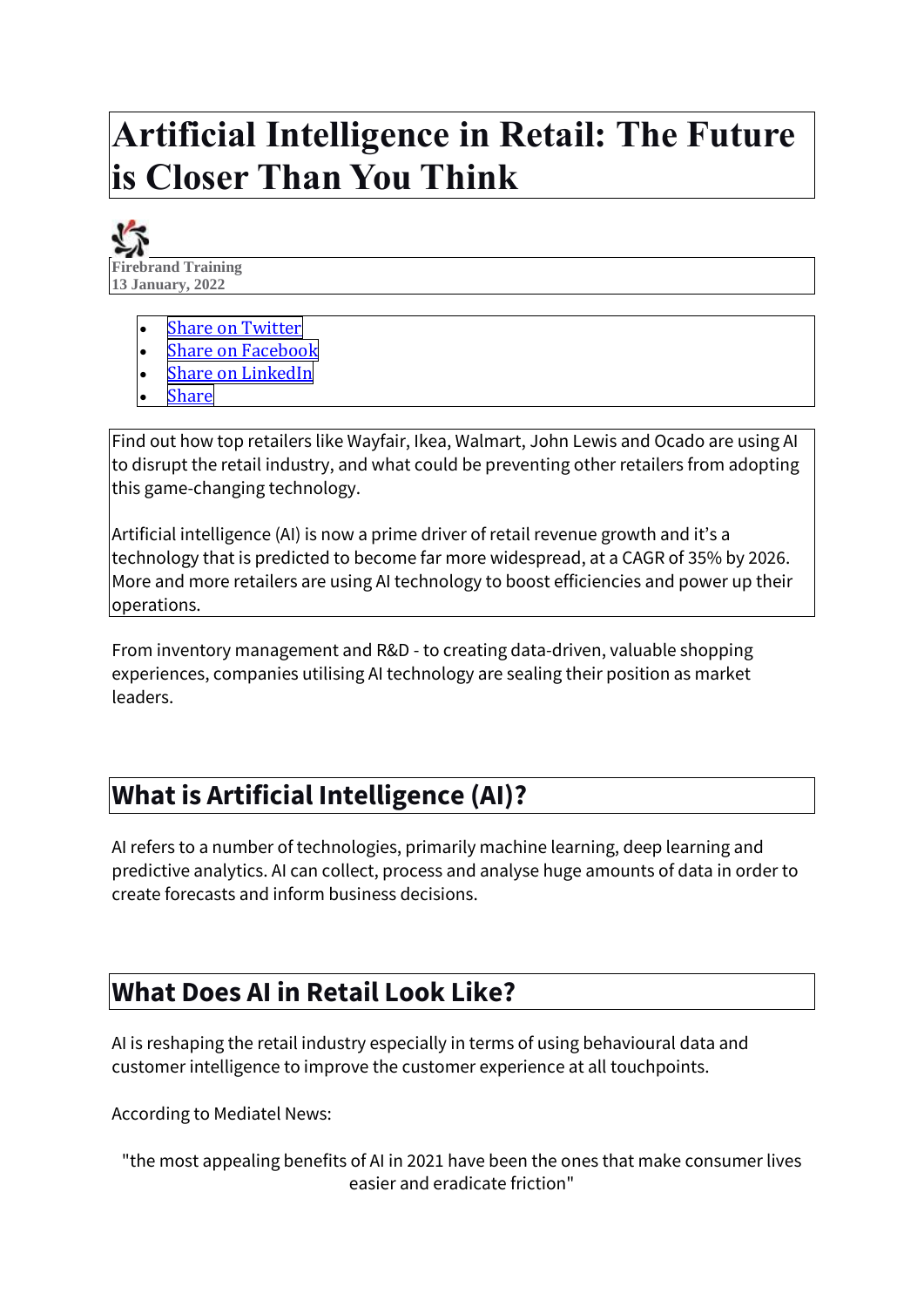AI is equally valuable when it comes to backend processes, from logistics and pricing, to supply chain and inventory management.

Here's a quick look at some of the ways AI is currently being used in retail.

#### **Inventory Management**

AI can mine insights from numerous places and use this data to help retailers make proactive decisions around their supply chains, prices and promotions. IKEA, for example, uses AI for smarter demand forecasting, allowing them to predict how much the company will sell in future with 98% accuracy.

Ocado uses an AI-powered air traffic control system to pick grocery items, enabling them to pick 50 item orders in just five minutes, compared to over an hour in a physical store.

#### **Personalised shopping experiences**

Using AI, retailers can adapt their websites to customise each individual customer's experience based on their previous shopping behaviours. Wayfair uses AI to show customers product images of past purchases and items browsed. Their machine learning (ML) technology can also work out which products are complementary to one another, and recommend them to customers.

Walmart uses AI technology to ensure customers get the most appropriate substitutions in their grocery orders, if the products they wanted are out of stock. Their deep learning AI considers hundreds of variables, including consumer preferences, in real-time, to determine the next best items.

AI can provide an optimised experience for customers in-store too. John Lewis was one of the first companies to provide shop floor staff with an app containing information about products and availability - so they could answer shoppers' questions on the spot.

### **The Benefits of AI Include**

While there are a host of benefits to adopting AI some key advantages are:

- Higher conversion rates and increased basket sizes
- Greater customer loyalty